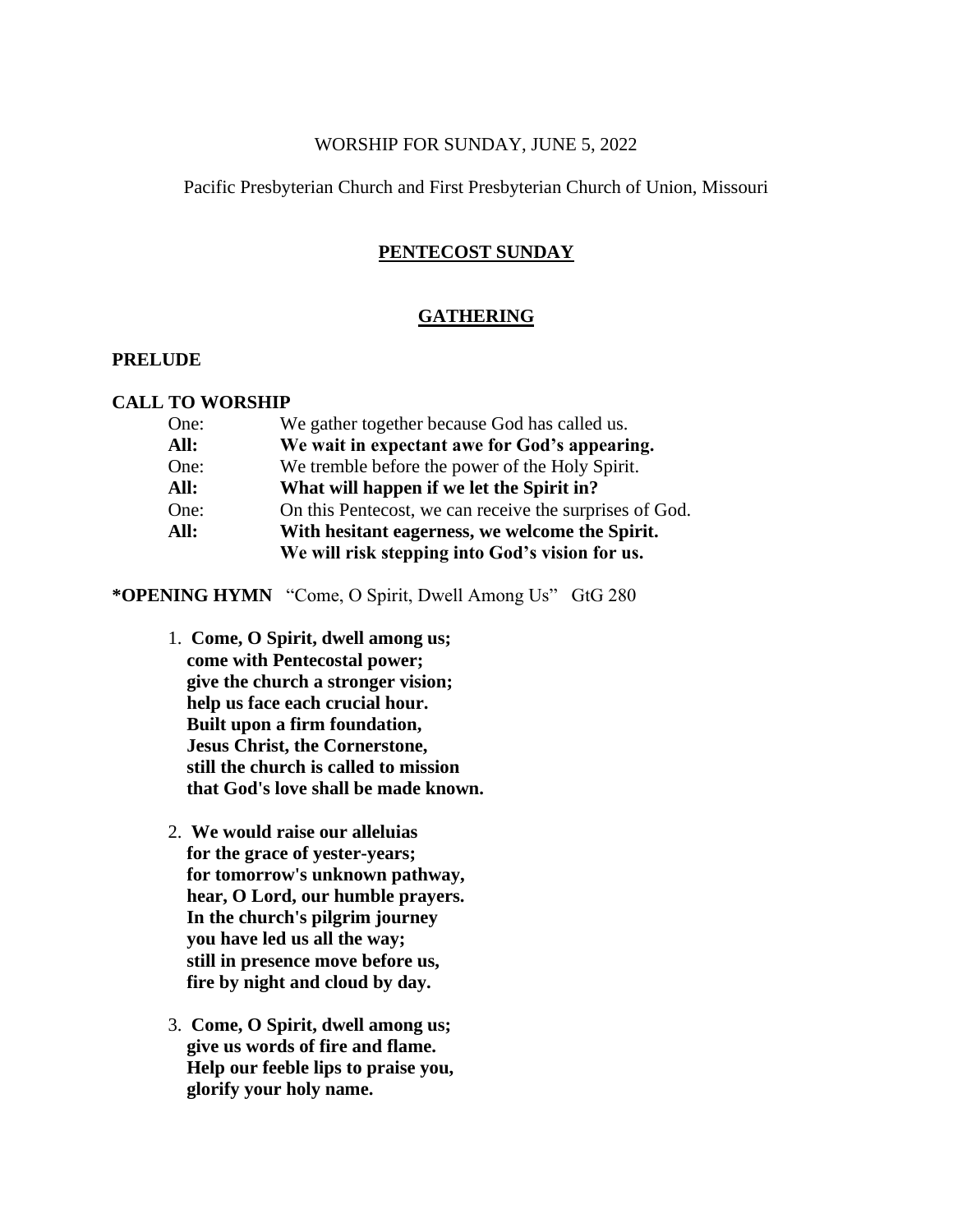**Father, Son, and Holy Spirit, Three in One: what mystery! We would sing our loud hosannas now and through eternity.**

*Used by permission through CCLI License #11178434* / *#2457662.*

# **\*UNISON PRAYER OF CONFESSION**

**Without your power, O God, we are lost. We have done the things we would avoid, and what you desire, we have not done. We build walls and barriers. We assume and stereotype. We devalue difference and stick with what is known and familiar. Forgive our lack of courage. Embolden us to cross boundaries of difference and build bridges of understanding. Fill us with your Holy Spirit that our dreams and visions may be one with yours, as you gather us together and call us to your community. Through Jesus Christ, our Savior and Lord. Amen.**

# **\*SILENT CONFESSION**

#### **\*ASSURANCE OF PARDON**

| One: | In the Spirit of the Lord we confide.                               |
|------|---------------------------------------------------------------------|
| All: | In the mercy of God we trust.                                       |
| One: | By the power of God we are restored.                                |
| All: | By the grace of our Lord Jesus Christ we are renewed.               |
| One: | So rejoice and celebrate this day!                                  |
| All: | For in Jesus Christ we are forgiven, we are loved, we are given new |
|      | life. Alleluia! Amen!                                               |

#### **\*THE PEACE**

One: The peace of Christ be with you.

# **All: And also with you.**

*(From your seat, a brief sign of peace may be shared: a wave of the hand, a nod of the head, etc.)*

### **THE WORD**

# **SCRIPTURE READINGS** Genesis 11:1-9 Acts 2 (selected)

# **PRAYER FOR ILLUMINATION**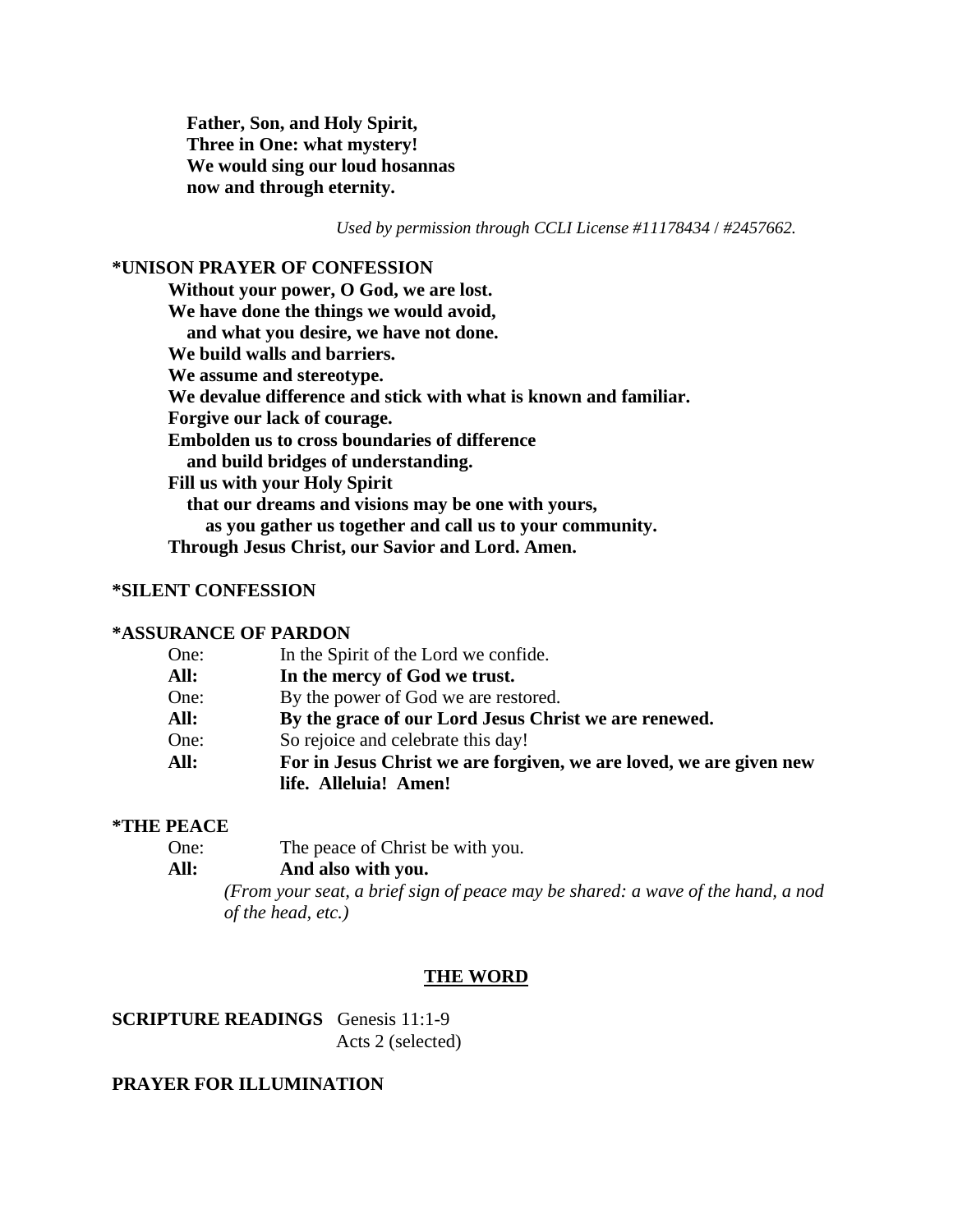**SERMON** "Between Babel and Pentecost" by Pastor Bill Vincent

**\*HYMN** "In Christ Called to Baptize" GtG 297

1. **In Christ called to baptize, we witness to grace and gather a people from each land and race. In deep, flowing waters, we share in Christ's death, then, rising to new life, give thanks with each breath.**

2. **In Christ called to banquet, one table we share, a haven of welcome, a circle of care. Although we are many, we share in one bread. One cup of thanksgiving proclaims Christ, our head.**

3. **In Christ called to witness, by grace we will preach the life-giving gospel; God's love we will teach. By grace may our living give proof to our praise in costly compassion reflecting Christ's ways.**

4. **Unite us, anoint us, O Spirit of love, for you are within us, around us, above. Equip us for service with gifts you bestow. In Christ is our calling. In Christ may we grow.**

> *In Christ Called to Baptize, Text by Ruth Duck. Copyright 1995, The Pilgrim Press, All rights reserved. Reprinted / Podcast / Streamed with permission under ONE LICENSE #A-739819/#A-739796. All rights reserved.* Tune: Public Domain

### **\*AFFIRMATION OF FAITH** *(The Apostles' Creed)*

**I believe in God, the Father almighty, creator of heaven and earth. I believe in Jesus Christ, God's only Son, our Lord, who was conceived by the Holy Spirit, born of the Virgin Mary, suffered under Pontius Pilate, was crucified, died, and was buried; he descended to the dead. On the third day he rose again; he ascended into heaven, he is seated at the right hand of the Father, and he will come again to judge the living and the dead. I believe in the Holy Spirit, the holy catholic church, the communion of saints, the forgiveness of sins,**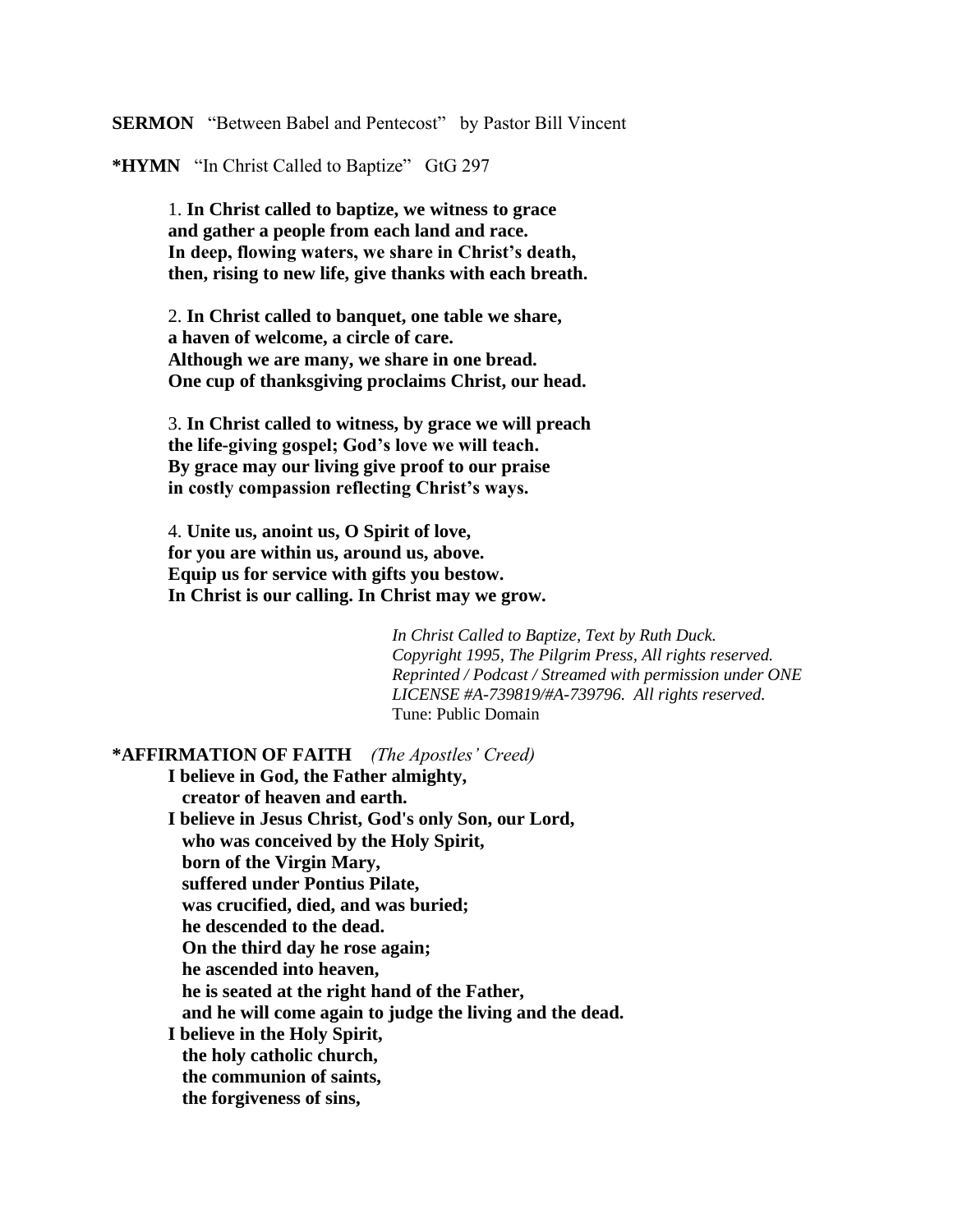# **the resurrection of the body, and the life everlasting. Amen.**

Today's version of the Apostles' Creed is reprinted by permission from Book of Common Worship, copyright 1993 Westminster/John Knox Press.

## **PRAYERS OF THE PEOPLE**

Pastor: Wondrous God... **People: ...wash over us with your Spirit.**

#### **THE EUCHARIST**

#### **OFFERING**

*Invitation*

#### *Reflection*

#### \**Unison Prayer of Dedication*

**God of wind and fire, may new life be breathed into the world because of the gifts we return to you. Grant us enhanced capacity to carry your revelation to others in ways they can understand. We seek to be to one another channels of your love and peace, both in person and through the outreach of our offerings. Amen.**

# **SACRAMENT OF THE LORD'S SUPPER**

*Invitation to the Lord's Table*

| Prayer of Thanksgiving |                                            |
|------------------------|--------------------------------------------|
| Leader:                | The Lord be with you.                      |
| <b>People:</b>         | And also with you.                         |
| Leader:                | Lift up your hearts.                       |
| <b>People:</b>         | We lift them to the Lord.                  |
| Leader:                | Let us give thanks to the Lord our God.    |
| People:                | It is right to give our thanks and praise. |
|                        | (The prayer continues)                     |

*The Lord's Prayer* (Contemporary)

**Our Father in heaven, hallowed be your name, your kingdom come, your will be done, on earth as in heaven. Give us today our daily bread. Forgive us our sins as we forgive those who sin against us. Save us from the time of trial**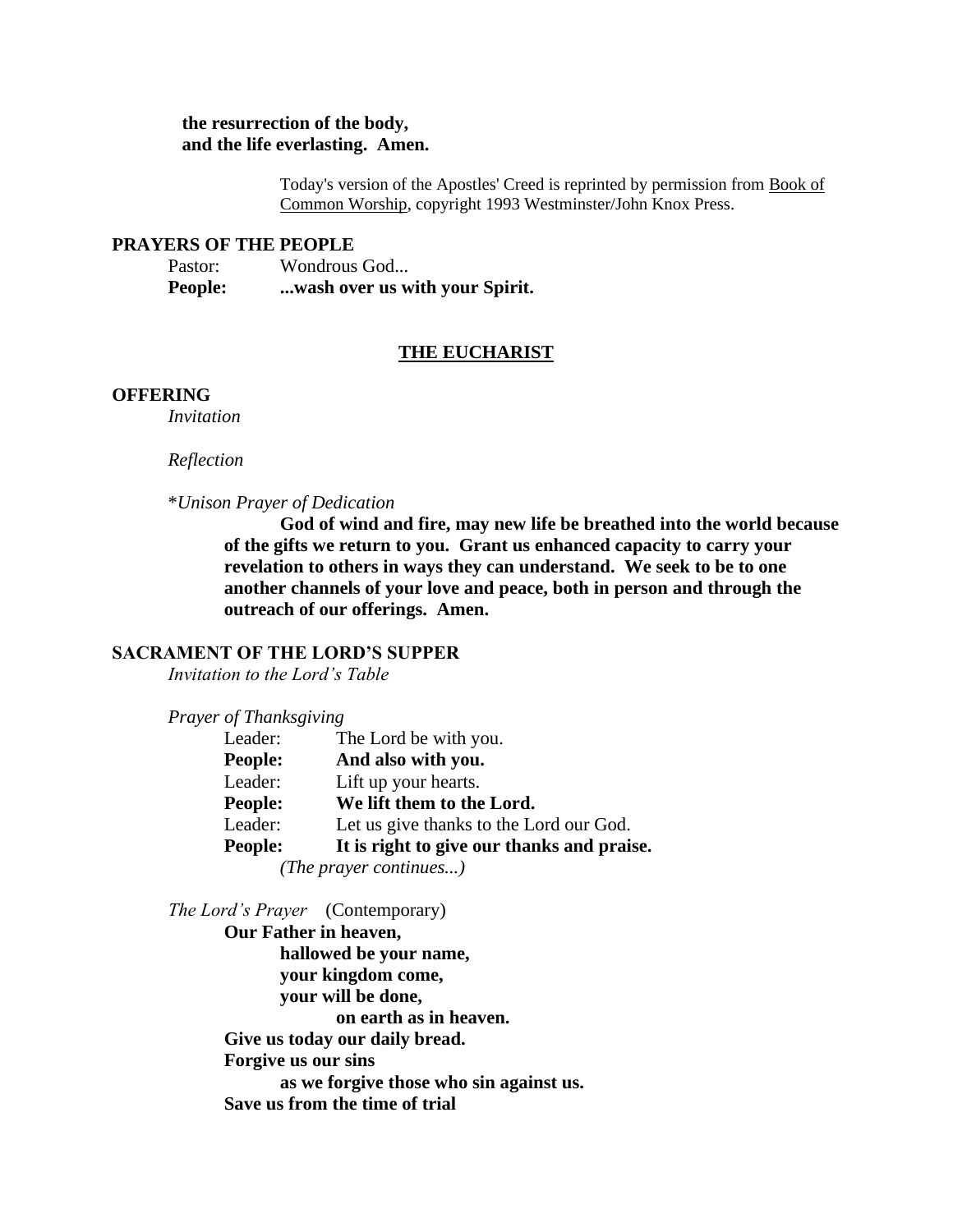**and deliver us from evil. For the kingdom, the power, and the glory are yours now and forever. Amen.**

*Breaking of the Bread*

*Communion of the People*

 (Please hold the bread so that we may partake of it together, reflecting our unity in Christ.)

**Sing** "Come to the Table of Grace" GtG 507

1. **Come to the table of grace. Come to the table of grace. This is God's table; it's not yours or mine. Come to the table of grace.**

- 2. **Come to the table of peace...**
- 3. **Come to the table of love...**

 (Please drink the cup as you are served, reminding us of the unique selves we bring to our Lord.)

 **Sing** "Come to the Table of Grace" GtG 507 1. **Come to the table of grace. Come to the table of grace. This is God's table; it's not yours or mine. Come to the table of grace.** 4. **Come to the table of hope...** 5. **Come to the table of joy...**

*Used by permission through CCLI License #11178434* / *#2457662.*

*Prayer*

#### **SENDING**

**\*CLOSING HYMN** "O God in Whom All Life Begins" GtG 308

1. **O God in whom all life begins, who births the seed to fruit, bestow your blessing on our lives; here let your love find root. Bring forth in us the Spirit's gifts of patience, joy, and peace;**